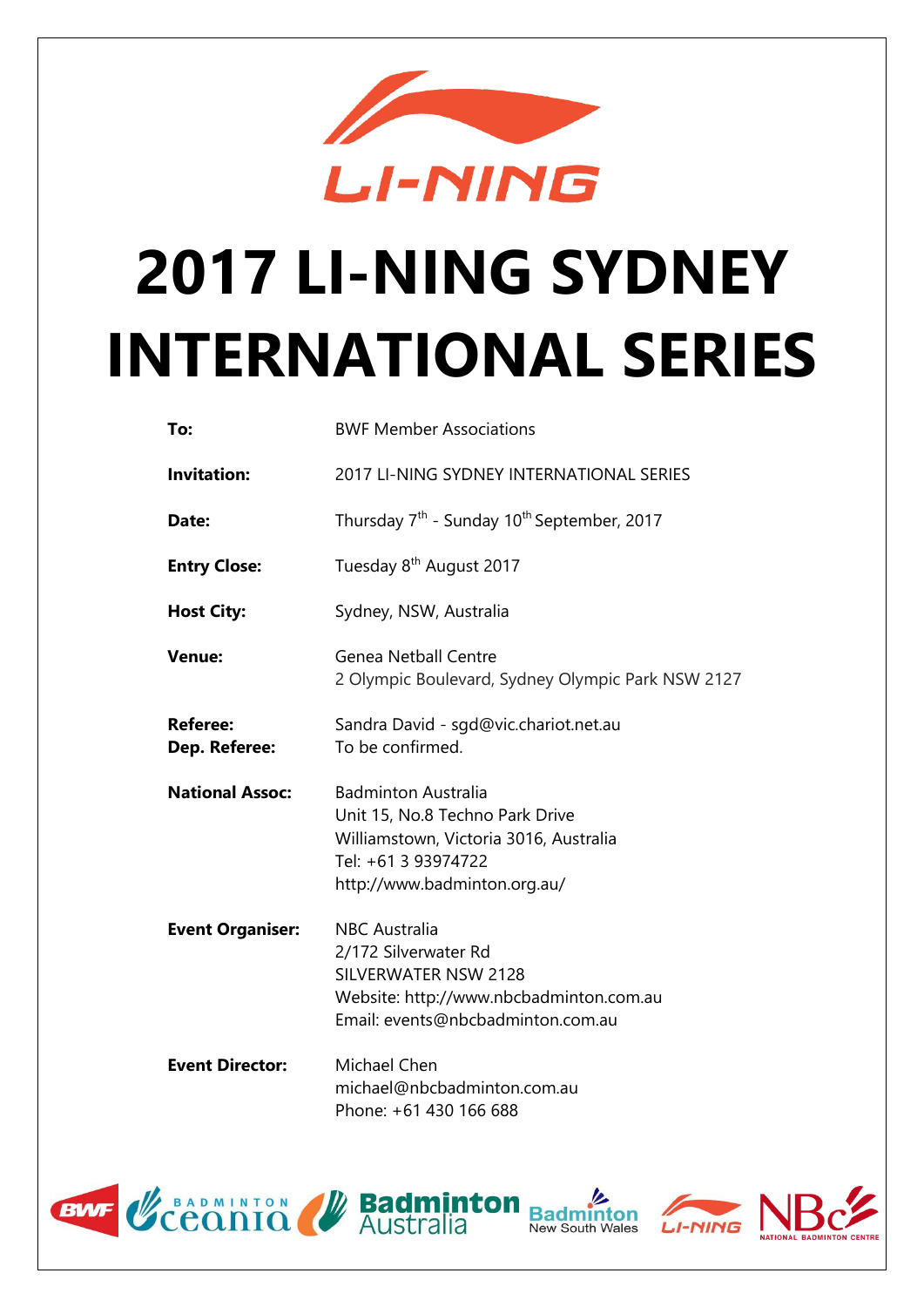**Sanctioned by:** Badminton World Federation (BWF) & Badminton Oceania

**Prize Money:** USD\$8,000 - prize money will be paid directly to the players in local currency (AUD). Distribution as per Oceania Regulations:

|                  | Men's          | Women's        | Men's          | Women's        | <b>Mixed</b>   |
|------------------|----------------|----------------|----------------|----------------|----------------|
|                  | <b>Singles</b> | <b>Singles</b> | <b>Doubles</b> | <b>Doubles</b> | <b>Doubles</b> |
| <b>WINNER</b>    | \$880          | \$880          | \$880          | \$880          | \$880          |
| Per player       |                |                | \$440          | \$440          | \$440          |
|                  |                |                |                |                |                |
| <b>RUNNER-UP</b> | \$400          | \$400          | \$400          | \$400          | \$400          |
| Per player       |                |                | \$200          | \$200          | \$200          |
|                  |                |                |                |                |                |
| <b>SEMI-</b>     | \$320          | \$320          | \$320          | \$320          | \$320          |
| <b>FINALIST</b>  |                |                |                |                |                |
| Per player       | 160            | 160            | \$80           | \$80           | \$80           |

**Events:**

| <b>Event</b>           |                  | <b>Entries</b>    | <b>Qualifying Round</b> |
|------------------------|------------------|-------------------|-------------------------|
|                        | <b>Main Draw</b> | <b>Qualifiers</b> | <b>Maximum Entries</b>  |
| <b>Men's Singles</b>   | 56               |                   | 16                      |
| <b>Women's Singles</b> | 28               |                   | 16                      |
| <b>Men's Doubles</b>   | 28               |                   | 16                      |
| <b>Women's Doubles</b> | 28               |                   | 16                      |
| <b>Mixed Doubles</b>   | 28               |                   | 16                      |

| <b>Important Dates:</b> | <b>Australian Entries Close</b>    | 3rd August 2017              |
|-------------------------|------------------------------------|------------------------------|
|                         | <b>International Entries Close</b> | 8 <sup>th</sup> August 2017  |
|                         | World Ranking Date for M&Q         | 10 <sup>th</sup> August 2017 |
|                         | M&Q Publish Date                   | $11th$ august 2017           |
|                         | World Ranking Date for Seeding     | 17th August 2017             |
|                         | Seeding Report - Publish Date      | 18 <sup>th</sup> August 2017 |
|                         | Last Date of Withdrawal            | 20 <sup>th</sup> August 2017 |
|                         | Draw Date                          | 22 <sup>nd</sup> August 2017 |
|                         |                                    |                              |

## **Schedule:**

| <b>Thursday 7 September 2017</b> | Qualifying and Main Draw | $9:00$ am          |
|----------------------------------|--------------------------|--------------------|
| <b>Friday 8 September 2017</b>   | All Events               | $9:00$ am          |
| <b>Saturday 9 September 2017</b> | Quarter                  | $9:00$ am          |
|                                  | Semi finals              | 2:00 <sub>pm</sub> |
| <b>Sunday 10 September 2017</b>  | <b>Finals</b>            | $10:00$ am         |

Note: The schedule above is subject to change at the discretion of the Referee based on the actual number of entries received.



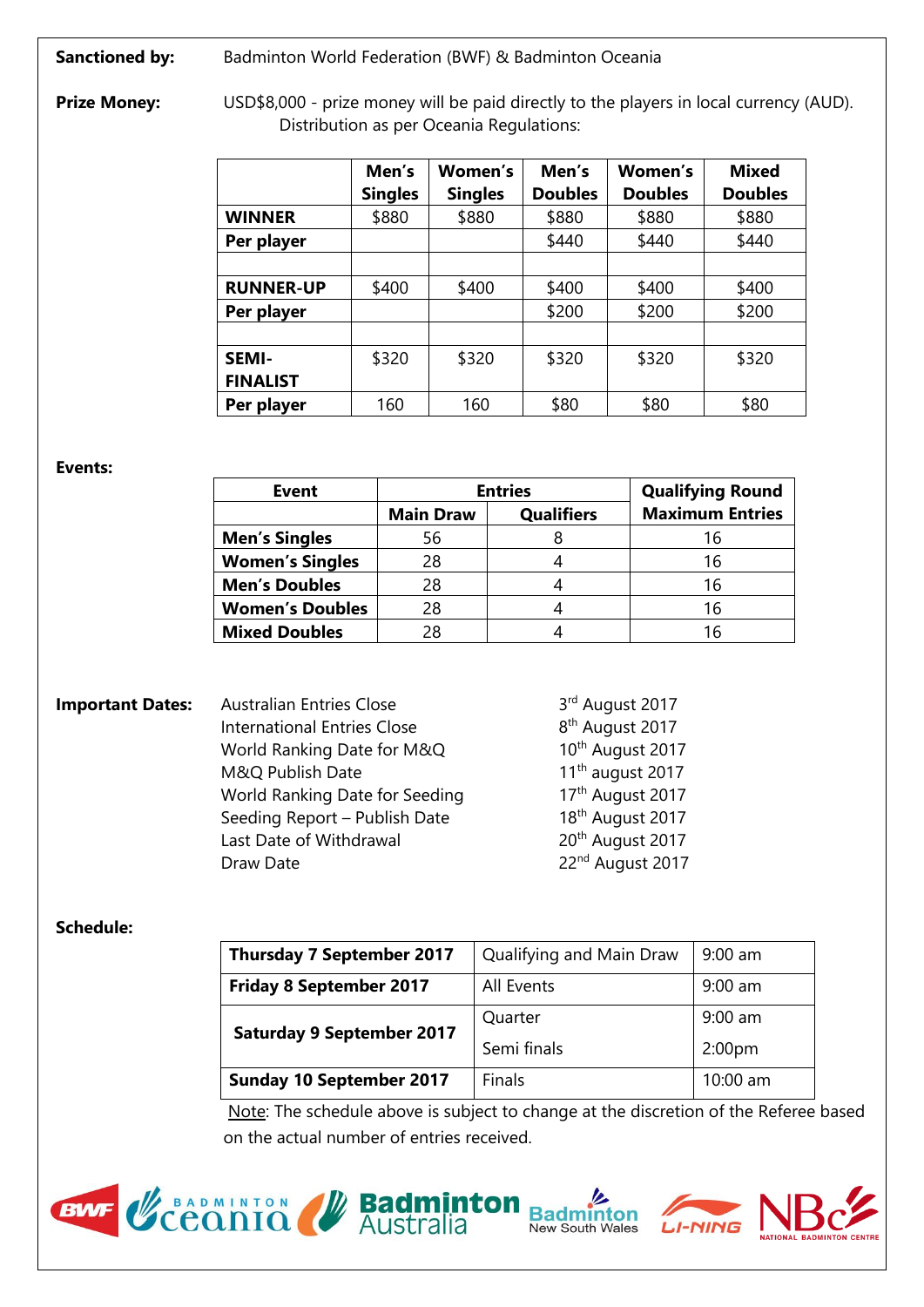## **Equipment Sponsor:** LI-NING

**Shuttles:** LI-NING A+300 – two speeds will be available

**Entries close:** All entries must be made online. International entries close Tuesday 8<sup>th</sup> August 2017, 23:59 hours BWF headquarters time, (+0800GMT Hours) Member Associations are advised to log onto the 2017 Sydney International Series at: [http://www.tournamentsoftware.com/sport/tournament.aspx?id=2D5AE019-08F5-](http://www.tournamentsoftware.com/sport/tournament.aspx?id=2D5AE019-08F5-4E46-ACE3-C5110CF697EC) [4E46-ACE3-C5110CF697EC](http://www.tournamentsoftware.com/sport/tournament.aspx?id=2D5AE019-08F5-4E46-ACE3-C5110CF697EC) and submit the entries online.

> A username and password is required to submit entries. This can be obtained from the BWF. Please contact Shan Ramachandran at [s.ramachandran@bwfbadminton.org](mailto:s.ramachandran@bwfbadminton.org)

> The online entry page will automatically close on **Tuesday, 8 th August 2017** at 23:59 hours BWF Headquarters time (+08:00h GMT) and you are required to submit the entries on time. **Late entries will not be accepted.**

> After the closing date, the BWF Online Entry System will send notification to all participating Member Associations confirming receipt of final entries. Receipt of this notification is the conclusive evidence of receipt of entries before the deadline.

The Member Associations should contact BWF immediately if such notice is not received by the Wednesday (next day of the entries closing date) by noon BWF Headquarters time (+08.00h GMT) following close of entries.

If no objection is received by BWF by Thursday (second day after the entries closing day) 23.59 hours BWF Headquarters time (+08.00h GMT) following the close of entries, the entries shall be deemed to be correct. No complaints / objections shall be entertained after this point.

### **All entries must be submitted online.**

### **Australian Entries Only:**

Please note – All Australian entries can only be submitted to BWF by Badminton Australia. **Australian entries close Thursday 3 rd August 2017** at Badminton Australia office. This is to allow for checking and endorsement of all the Australian entries.

Australian player entries must be submitted together with full payment on Tournament Software

[http://www.tournamentsoftware.com/sport/tournament.aspx?id=D69C9508-7F2B-](http://www.tournamentsoftware.com/sport/tournament.aspx?id=D69C9508-7F2B-4A06-BC60-7CD1E8DB2DED)[4A06-BC60-7CD1E8DB2DED](http://www.tournamentsoftware.com/sport/tournament.aspx?id=D69C9508-7F2B-4A06-BC60-7CD1E8DB2DED)





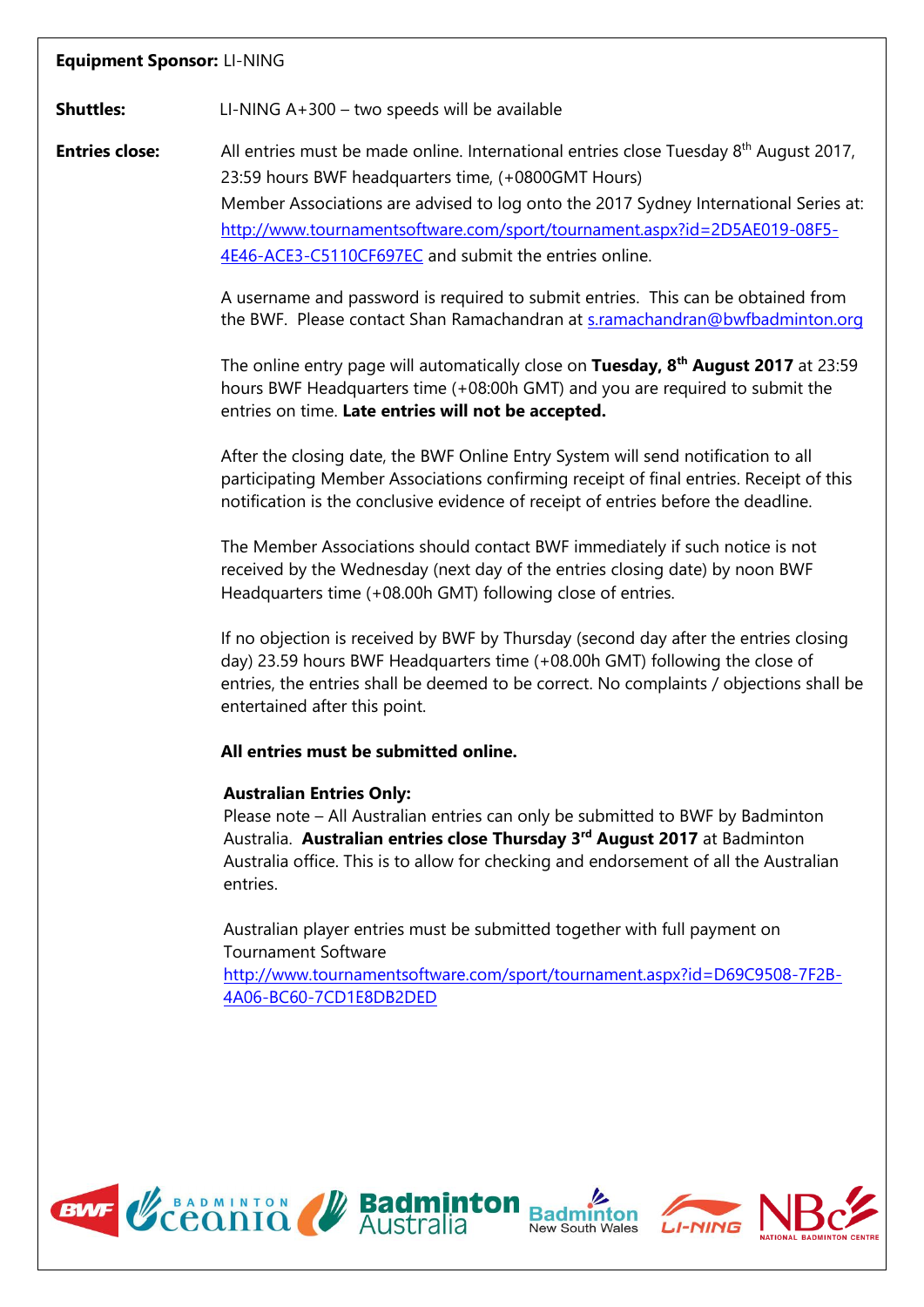| <b>Entry Fees:</b>    | which needs to be paid by 20 <sup>th</sup> August 2017.                                                                                                                                       | All players are to pay entry fees. Invoices will be sent to all Member Associations                                                                                                       |
|-----------------------|-----------------------------------------------------------------------------------------------------------------------------------------------------------------------------------------------|-------------------------------------------------------------------------------------------------------------------------------------------------------------------------------------------|
|                       | 1. One Event:                                                                                                                                                                                 | AUD\$80 per player                                                                                                                                                                        |
|                       | 2. Two Events:                                                                                                                                                                                | AUD\$120 per player                                                                                                                                                                       |
|                       | 3. Three Events:                                                                                                                                                                              | AUD\$140 per player                                                                                                                                                                       |
|                       | date.                                                                                                                                                                                         | No entry will be accepted without payment and no refunds after the last withdrawal                                                                                                        |
| <b>Accommodation:</b> |                                                                                                                                                                                               | The Official Tournament accommodations should be booked directly with the Hotels.                                                                                                         |
|                       | <b>Novotel Sydney Olympic Park</b><br>Room rates:<br>AUD\$250.00 (single person per room)<br>AUD\$270.00 (two per room - twin or double)<br><b>Breakfast included</b><br>Tel: +61 2 8762 1111 | Olympic Boulevard, Sydney Olympic Park, NSW, Australia<br>Booking Email: H2732-RE4@accor.com CC: events@nbcbadminton.com.au<br>To obtain above rates, please quote booking code: ID451780 |
|                       | <b>Ibis Sydney Olympic Park</b>                                                                                                                                                               |                                                                                                                                                                                           |
|                       | Room rates:                                                                                                                                                                                   |                                                                                                                                                                                           |
|                       | AUD\$230.00 (single person per room)<br>AUD\$250.00 (two per room - twin or double)                                                                                                           |                                                                                                                                                                                           |
|                       | <b>Breakfast included</b>                                                                                                                                                                     |                                                                                                                                                                                           |
|                       |                                                                                                                                                                                               | Olympic Boulevard, Sydney Olympic Park, NSW, Australia                                                                                                                                    |
|                       | Tel: +61 2 8762 1111                                                                                                                                                                          |                                                                                                                                                                                           |
|                       |                                                                                                                                                                                               | Booking Email: H2732-RE4@accor.com CC: events@nbcbadminton.com.au<br>To obtain above rates, please quote booking code: ID451781                                                           |
|                       | <b>Conditions of Rate</b>                                                                                                                                                                     |                                                                                                                                                                                           |

Please book as early as possible and confirm respective bookings. Credit card details are required to guarantee booking with full payment due before arrival.

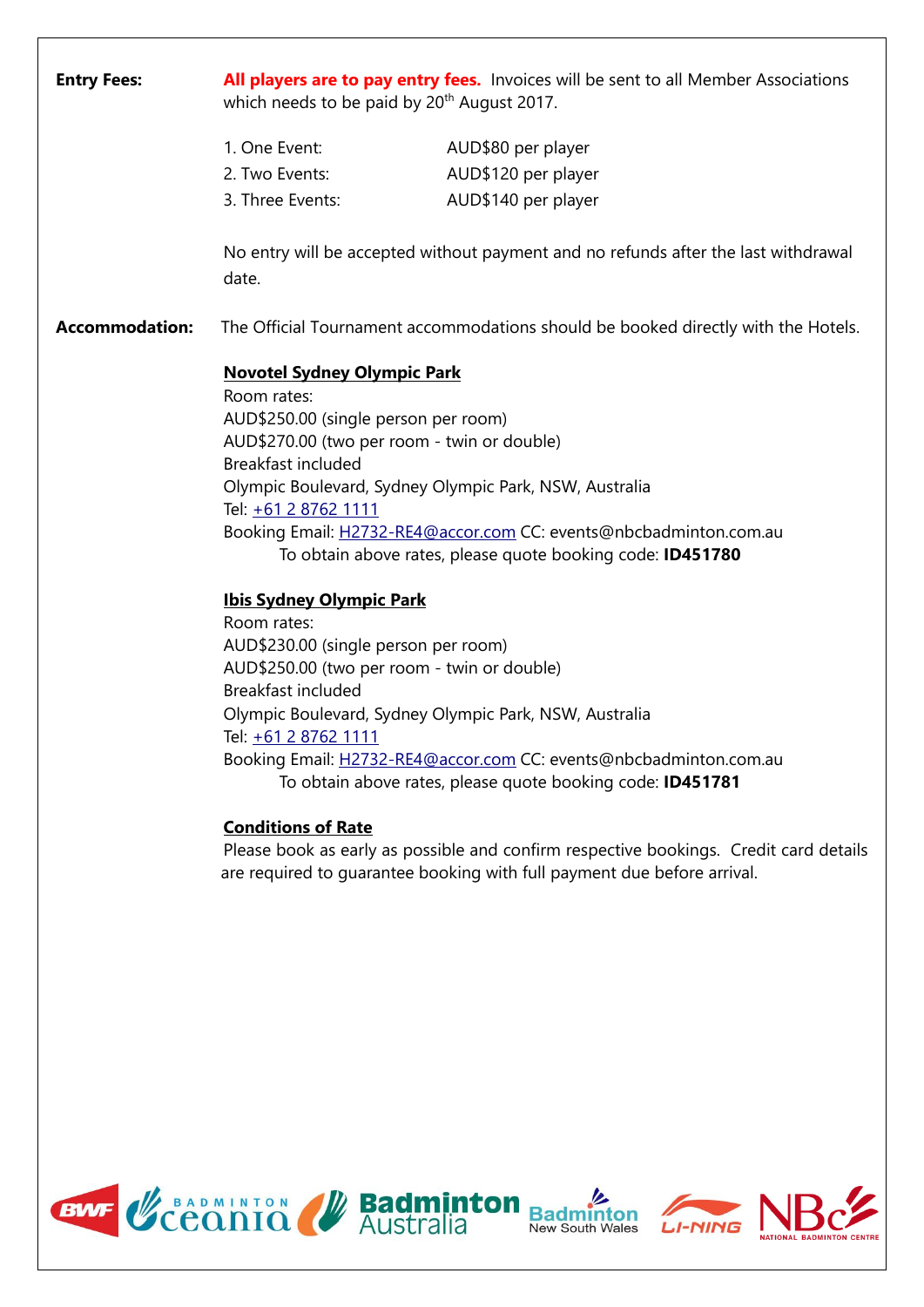| <b>Transport:</b>       | Please complete the transport request form attached and email this back to<br>events@nbcbadminton.com.au to confirm airport pick up no later than 1 <sup>st</sup> September<br>2017.                                                                                                                                                                                                                                                                                                                                  |
|-------------------------|-----------------------------------------------------------------------------------------------------------------------------------------------------------------------------------------------------------------------------------------------------------------------------------------------------------------------------------------------------------------------------------------------------------------------------------------------------------------------------------------------------------------------|
|                         | Please note that airport transfers cannot be guaranteed if notification is not<br>provided by this date. The closest airport is Sydney International Airport.<br>Airport transport will only be provided for international players from the airport<br>to the official tournament accommodation.                                                                                                                                                                                                                      |
|                         | Players who choose not to stay at the official hotels or are unable to get rooms<br>at the official hotels due to late submission of hotel requisition have to arrange<br>for their own transportation.                                                                                                                                                                                                                                                                                                               |
| Visa:                   | If visa is required for entry to Australia, please complete the attached visa request<br>form. Please allow sufficient time for visa/s to be processed.                                                                                                                                                                                                                                                                                                                                                               |
| <b>Practice Courts:</b> | Practice courts will be available after 7:00am on Weds 6 <sup>th</sup> September in the<br>competition venue.                                                                                                                                                                                                                                                                                                                                                                                                         |
|                         | <b>Managers Meeting:</b> A Managers Meeting will be held at the competition venue at <b>5.00pm Weds 6th</b><br>September (may be subject to change if necessary).<br>It is compulsory that all Member Associations entered in the event attend the team<br>managers meeting. Failure to attend may result in a fine from Badminton Oceania -<br>US\$250. Member Associations may make a request to the Referee to have someone<br>else represent them at the meeting; this request must be made prior to the meeting. |

**The tournament will be played as per the BWF Competition Regulations**

## **Conditions of Entry**

Players entering must be registered members of a body affiliated with the BWF and must be in good standing with their Member Association.

All players submitting entries for the tournament will be deemed to have read and accepted the conditions under which the tournament is to be conducted. Competitors play at their own risk.

Any entry received which is not appropriately authorised by an entrant's national organisation will not be accepted.

BWF regulations will apply in relation to withdrawals from the tournament. Notification of withdrawal(s) with reason must be given immediately to Badminton Australia by fax or email and must be supported by a medical certificate. The organisers may require documentary evidence to support withdrawals for any other reason. If withdrawal arises after players have arrived at the venue, notification of

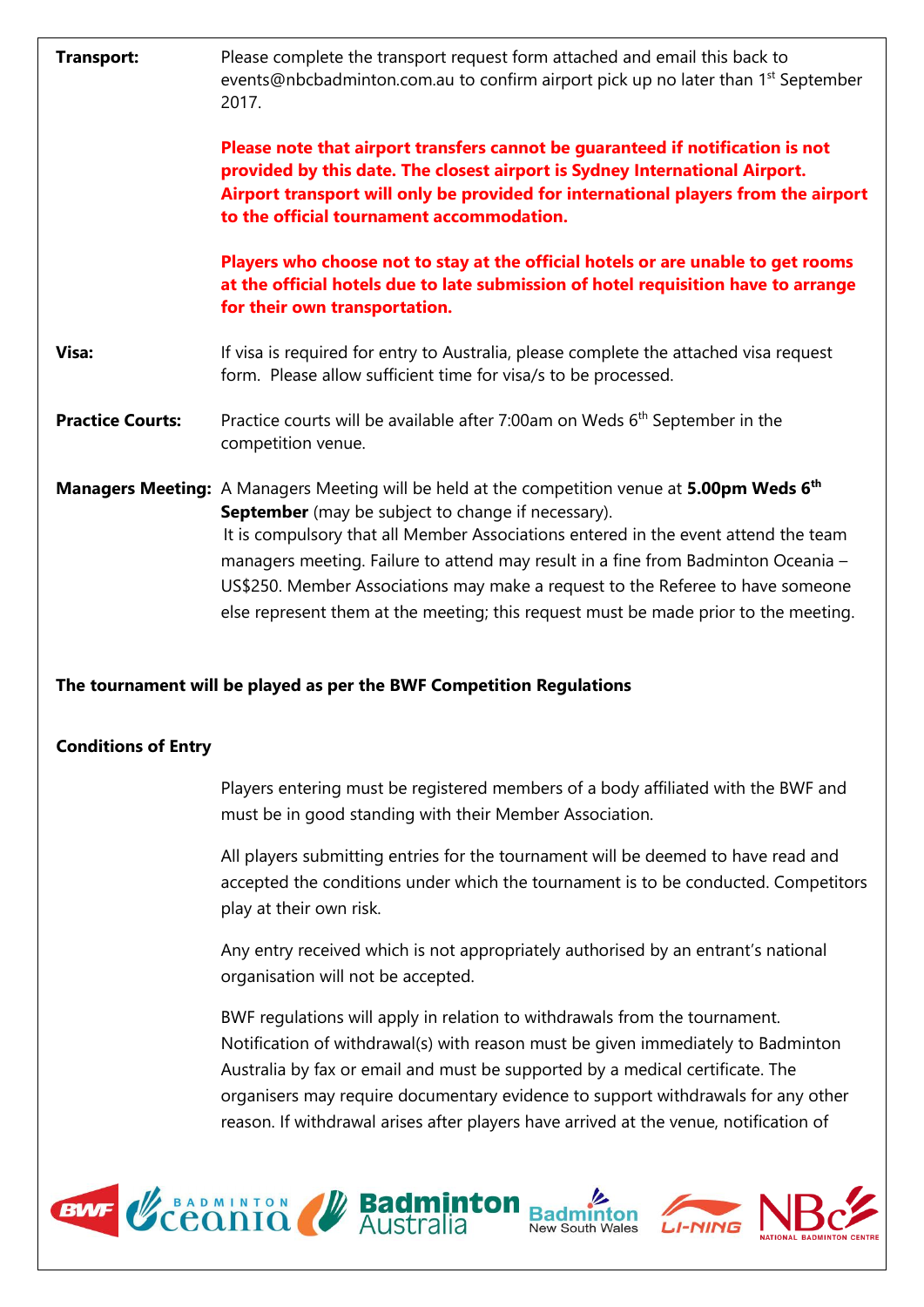withdrawal accompanied by supporting documentation must be made IN PERSON to the Referee.

In accordance with CGR 25.1.2 "Any withdrawal after the Sunday immediately preceding the draw for any reason whatsoever, renders the Member Association concerned liable to an amount of US\$150 per player/pair for level 4 BWF sanctioned tournaments to the organisers, Continental Confederation and BWF, for the inconvenience caused by the withdrawal.

Scheduled Match Times: Enquiries regarding starting times of matches are the responsibility of entrants. The timetable for the event will also be placed on the tournament websites and in the venue. The Referee has the power to disqualify any player not available to play at the scheduled time. Any alterations made to the competition schedule due to unforeseen circumstances will be announced by the Referee.

Entry fees are non-refundable unless the entry is withdrawn before mid-day 20 August 2017.

It is MANDATORY for the Player name to be on the back of the shirt. It is recommended that the Country name is also on the shirt. Lettering on Player's clothing must conform to the BWF regulations

**Seeding and Draw** a. Badminton Oceania will oversee the draw in accordance with the Competition Rules of the BWF

> b. The draw will be done on 20<sup>th</sup> August 2017. The seeding will be based on the BWF world rankings of 18<sup>th</sup> August 2017

c. BWF regulations will apply in relation to withdrawals from the tournament

d. Notification of withdrawal(s) with reason must be given immediately to Badminton Australia by fax or email and must be supported by a medical certificate. The organisers may require documentary evidence to support withdrawals for any other reason. If withdrawal arises after players have arrived at the venue, notification of withdrawal accompanied by supporting documentation must be made IN PERSON to the Referee.

The organisers will publish entry lists on<http://www.badminton.org.au/> after the close of entries

Minimum entry: in accordance with BWF regulations for World Ranking Points, if the minimum number of entries or the minimum number of international players in an event is not met, the event will not be included in the World Rankings.